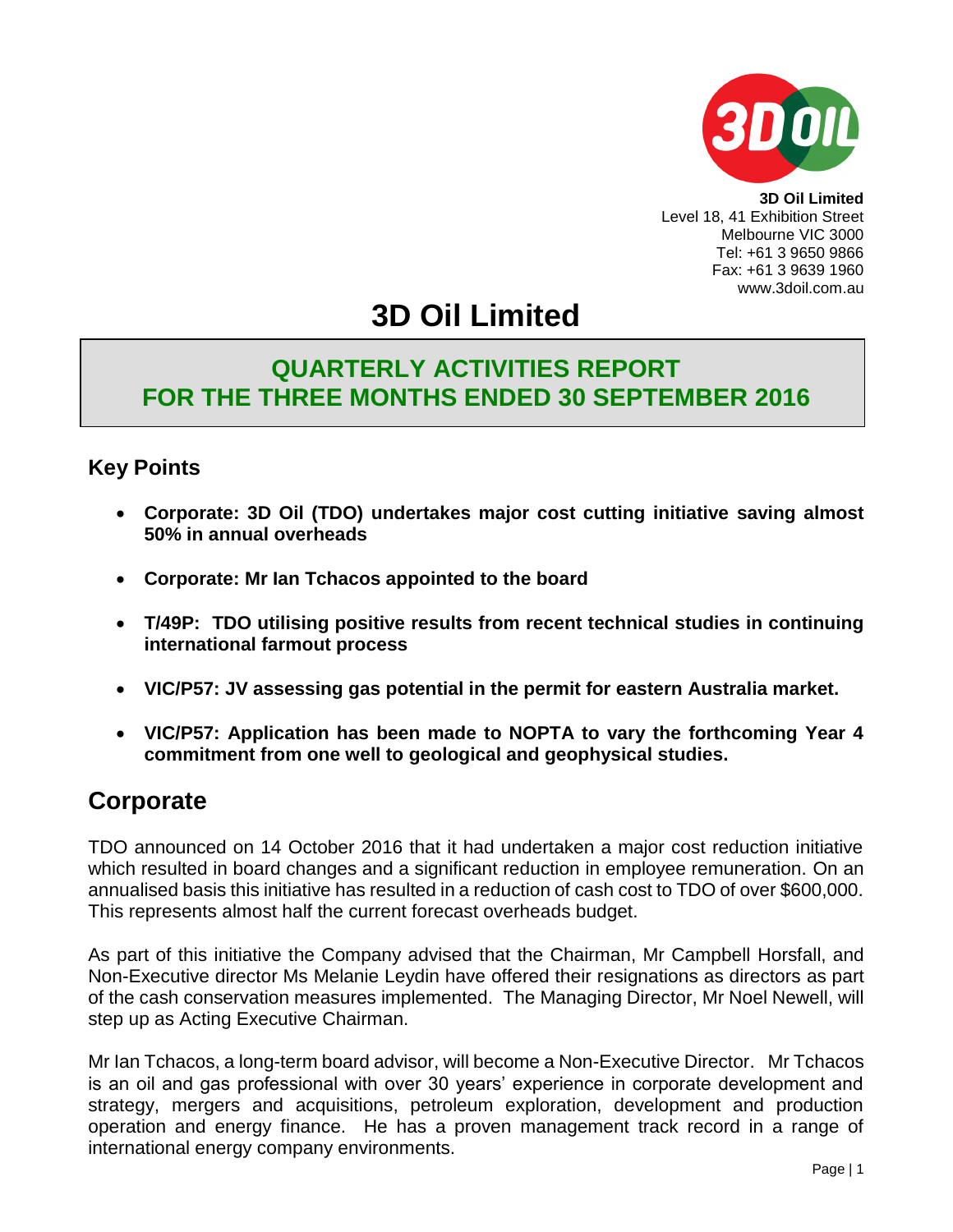### **Exploration**

#### *T/49P, Otway Basin, offshore Tasmania*

TDO has a 70% equity interest is operator of the permit.

During the quarter TDO continued its farmout process. Emphasis has been on the positive results of our recent technical studies – as reported last quarter - to promote the potential of the T/49P permit.

A number of large international petroleum companies are engaged and discussions progressing under confidentiality agreements.

Energy markets in eastern Australia continue to show signs of stress. As a potential producer of natural gas to this market, TDO anticipates a strong commercial environment for the development of any discovery in T/49P.

TDO believes it is well positioned to attract funding from the industry as T/49P offers large conventional plays in a proven area close to infrastructure and a market facing energy shortages.

The company retains a large interest and operatorship in T/49P, with partner Beach Energy, allowing the opportunity to farm down while retaining a significant interest and reducing exposure to expenditure.

#### *T/49P Background*

*TDO is the operator of the permit in the joint venture partnership with Beach Energy (30%). The permit is now in Year 3 with a commitment of geological and geophysical studies.*

*T/49P is located immediately southeast of the largest producing gas field in the Otway Basin and contains a number of prospective features for gas exploration. It covers an area of 4,960 km<sup>2</sup>in water depths generally no greater than 100m. The north of the permit is now covered by 974 km<sup>2</sup> of modern 3D seismic, while the area to the south remains lightly explored covered by a broad grid of 2D seismic*  data of varying vintages. Only two early exploration wells have been drilled in the permit (in 1967 and *1970) and the region has largely been overlooked by the industry despite the proximity of the Thylacine and Geographe producing gas fields.*

*TDO's view of the potential for gas discoveries in this permit is underlined by our recent technical studies as well as the late 2014 Flanagan 3D seismic data which has significantly improved prospect imaging and provides greater detail of the geology. Good indications of reservoir and seal units analogous to the neighbouring Thylacine and Geographe fields are evident from the data.* 

*TDO's estimate for Prospective Resources in T/49P is 6.82 TCF (best estimate) with the Flanagan Prospect alone 1.38 TCF (best estimate). The Flanagan feature is defined on state-of-the-art 3D seismic and represents an exciting ready-to-drill prospect which is considered to be an analogue, albeit larger, to the adjacent Thylacine gas field.*

*Recent geophysical analysis of confirmed that both amplitude and Class III AVO responses are observed in the Flanagan Prospect target reservoir section. This is consistent with the presence of gas*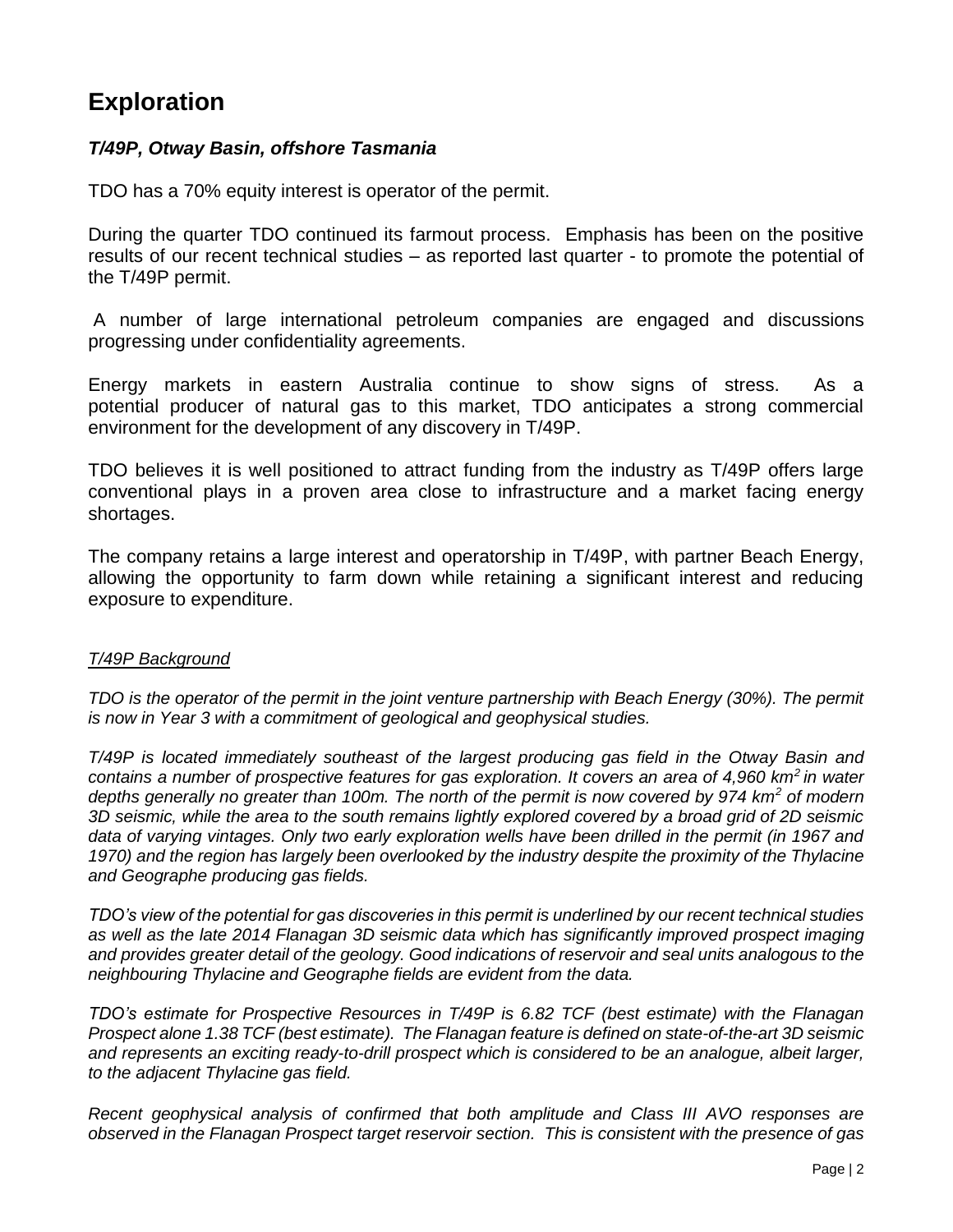*as predicted by the petrophysical study. Further, the distribution of this anomalous seismic response corresponds well to the mapped structure at Flanagan which provides further confidence in the analysis*.

*T/49P has significant resource potential beyond the Flanagan Prospect, with an additional 5 leads identified and mapped across the whole permit. The permit has the potential to become a substantial new gas province which could provide a valuable contribution to the east coast gas market.*

#### *VIC/P57, Gippsland Basin, offshore Victoria*

TDO has a 24.9% interest in the VIC/P57 exploration permit in the offshore Gippsland Basin.

The permit is now in Year 4 for which the commitment is for geological and geophysical studies. Significant prospectivity remains in the VIC/P57 permit and the joint venture is now re-focussing its technical programme towards gas exploration to potentially supply the eastern states wholesale natural gas market.

The joint venture has applied to vary the Year 5 work programme from one well to geological and geophysical studies. This would allow the necessary time for the gas-focussed work to be undertaken. It would also allow considerably more time to undertake an update of the prospects and leads inventory prior to potentially renewing the permit for a new term at the end of Year 5. Considerable potential exists in the under-explored areas north of Esso's Wirrah and Moonfish Fields including the potentially large Felix Prospect.

#### **TDO Petroleum Tenement Holdings**

As at 30 September 2016, TDO petroleum tenement holdings were:

| Tenement and<br>Location                         | <b>TDO beneficial</b><br>interest at 31 Mar16 | <b>Beneficial interest</b><br>acquired /<br>(disposed) | <b>TDO beneficial</b><br>interest at 30Jun16 |
|--------------------------------------------------|-----------------------------------------------|--------------------------------------------------------|----------------------------------------------|
| VIC/P57 offshore<br>Gippsland Basin,<br>Victoria | 24.9%                                         | nil                                                    | 24.9%                                        |
| T/49P offshore<br>Otway Basin,<br>Tasmania       | 70%                                           | nil                                                    | 70%                                          |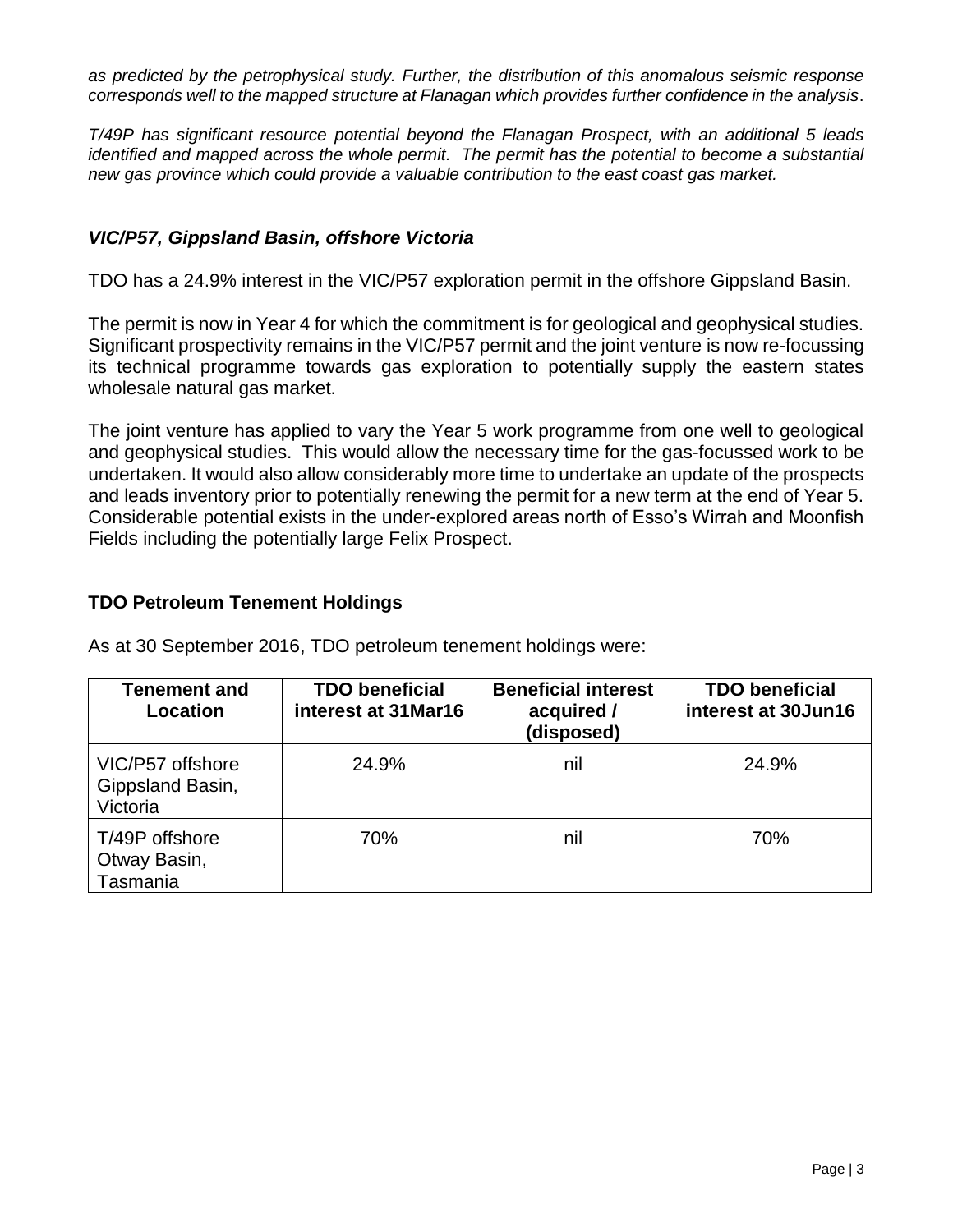*+Rule 5.5*

## **Appendix 5B**

### **Mining exploration entity and oil and gas exploration entity quarterly report**

Introduced 01/07/96 Origin Appendix 8 Amended 01/07/97, 01/07/98, 30/09/01, 01/06/10, 17/12/10, 01/05/13, 01/09/16

| Name of entity |                                   |
|----------------|-----------------------------------|
| 3D OIL LIMITED |                                   |
| ABN            | Quarter ended ("current quarter") |
| 40 105 597 279 | 30 September 2016                 |

| <b>Consolidated statement of cash flows</b> |                                                   | <b>Current quarter</b><br>\$A'000 | Year to date (3)<br>months)<br>\$A'000 |
|---------------------------------------------|---------------------------------------------------|-----------------------------------|----------------------------------------|
| 1.                                          | Cash flows from operating activities              |                                   |                                        |
| 1.1                                         | Receipts from customers                           |                                   |                                        |
| 1.2                                         | Payments for                                      |                                   |                                        |
|                                             | exploration & evaluation<br>(a)                   | (61)                              | (61)                                   |
|                                             | development<br>(b)                                |                                   |                                        |
|                                             | production<br>(c)                                 |                                   |                                        |
|                                             | staff costs<br>(d)                                | (212)                             | (212)                                  |
|                                             | administration and corporate costs<br>(e)         | (100)                             | (100)                                  |
| 1.3                                         | Dividends received (see note 3)                   |                                   |                                        |
| 1.4                                         | Interest received                                 | 5                                 | 5                                      |
| 1.5                                         | Interest and other costs of finance paid          |                                   |                                        |
| 1.6                                         | Income taxes paid                                 |                                   |                                        |
| 1.7                                         | Research and development refunds                  |                                   |                                        |
| 1.8                                         | Other (provide details if material)               |                                   |                                        |
| 1.9                                         | Net cash from / (used in) operating<br>activities | (368)                             | (368)                                  |

|     | Cash flows from investing activities |  |
|-----|--------------------------------------|--|
| 2.1 | Payments to acquire:                 |  |
|     | property, plant and equipment<br>(a) |  |
|     | tenements (see item 10)<br>(b)       |  |
|     | investments<br>(C)                   |  |
|     | other non-current assets<br>(d)      |  |

+ See chapter 19 for defined terms

*1 September 2016* Page 1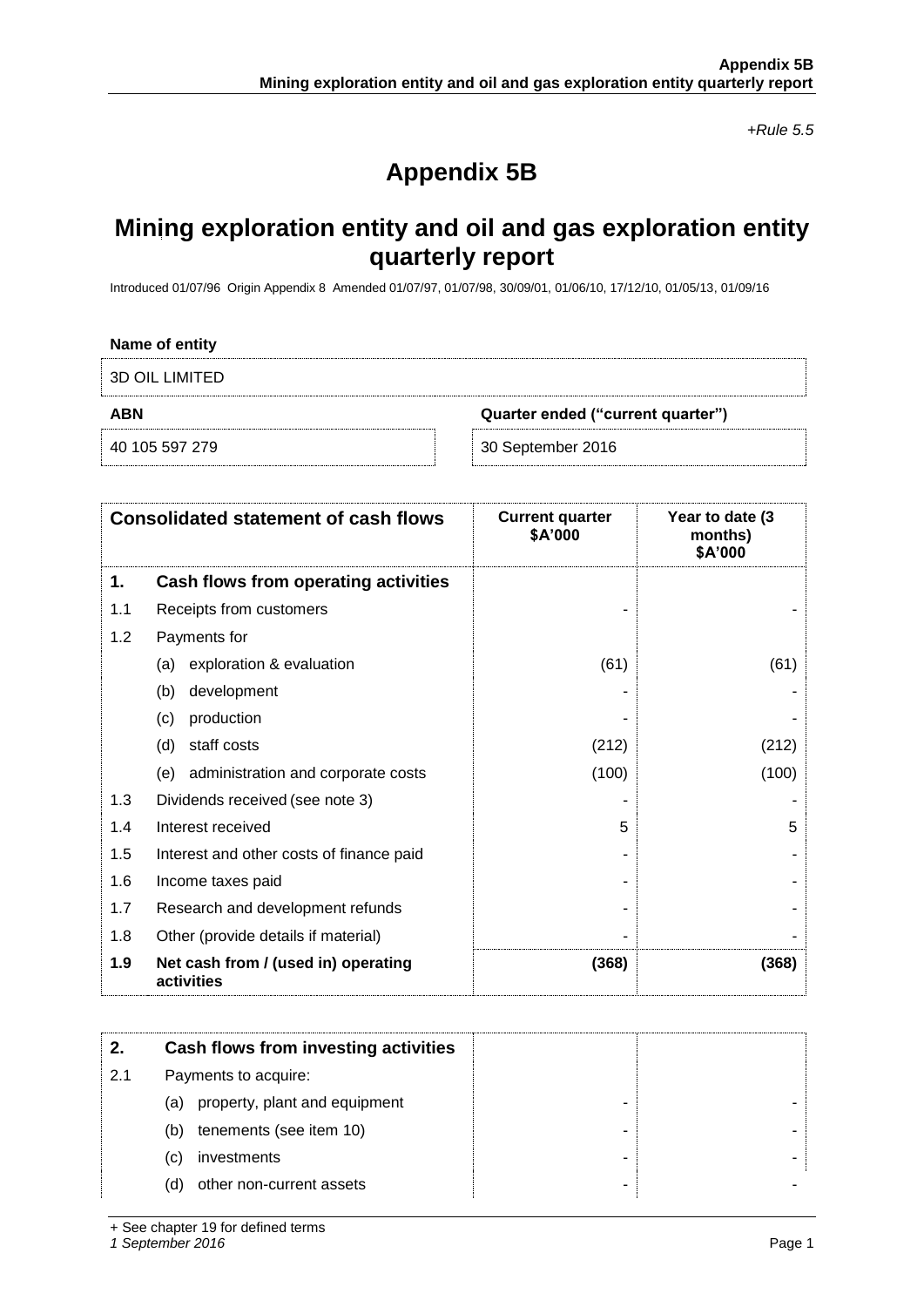| <b>Consolidated statement of cash flows</b> |                                                   | <b>Current quarter</b><br>\$A'000 | Year to date (3<br>months)<br>\$A'000 |
|---------------------------------------------|---------------------------------------------------|-----------------------------------|---------------------------------------|
| 2.2                                         | Proceeds from the disposal of:                    |                                   |                                       |
|                                             | property, plant and equipment<br>(a)              |                                   |                                       |
|                                             | tenements (see item 10)<br>(b)                    |                                   |                                       |
|                                             | investments<br>(c)                                |                                   |                                       |
|                                             | other non-current assets<br>(d)                   |                                   |                                       |
| 2.3                                         | Cash flows from loans to other entities           |                                   |                                       |
| 2.4                                         | Dividends received (see note 3)                   |                                   |                                       |
| 2.5                                         | Other (provide details if material)               |                                   |                                       |
| 2.6                                         | Net cash from / (used in) investing<br>activities |                                   |                                       |

| 3.   | Cash flows from financing activities                                           |  |
|------|--------------------------------------------------------------------------------|--|
| 3.1  | Proceeds from issues of shares                                                 |  |
| 3.2  | Proceeds from issue of convertible notes                                       |  |
| 3.3  | Proceeds from exercise of share options                                        |  |
| 3.4  | Transaction costs related to issues of<br>shares, convertible notes or options |  |
| 3.5  | Proceeds from borrowings                                                       |  |
| 3.6  | Repayment of borrowings                                                        |  |
| 3.7  | Transaction costs related to loans and<br>borrowings                           |  |
| 3.8  | Dividends paid                                                                 |  |
| 3.9  | Other (provide details if material)                                            |  |
| 3.10 | Net cash from / (used in) financing<br>activities                              |  |

| 4.  | Net increase / (decrease) in cash and<br>cash equivalents for the period |       |       |
|-----|--------------------------------------------------------------------------|-------|-------|
| 4.1 | Cash and cash equivalents at beginning of<br>period                      | 4,014 | 4,014 |
| 4.2 | Net cash from / (used in) operating<br>activities (item 1.9 above)       | (368) | (368) |
| 4.3 | Net cash from / (used in) investing activities<br>(item 2.6 above)       |       |       |
| 4.4 | Net cash from / (used in) financing activities<br>(item 3.10 above)      |       |       |
| 4.5 | Effect of movement in exchange rates on<br>cash held                     | (74)  | (74)  |
| 4.6 | Cash and cash equivalents at end of<br>period                            | 3,572 | 3,572 |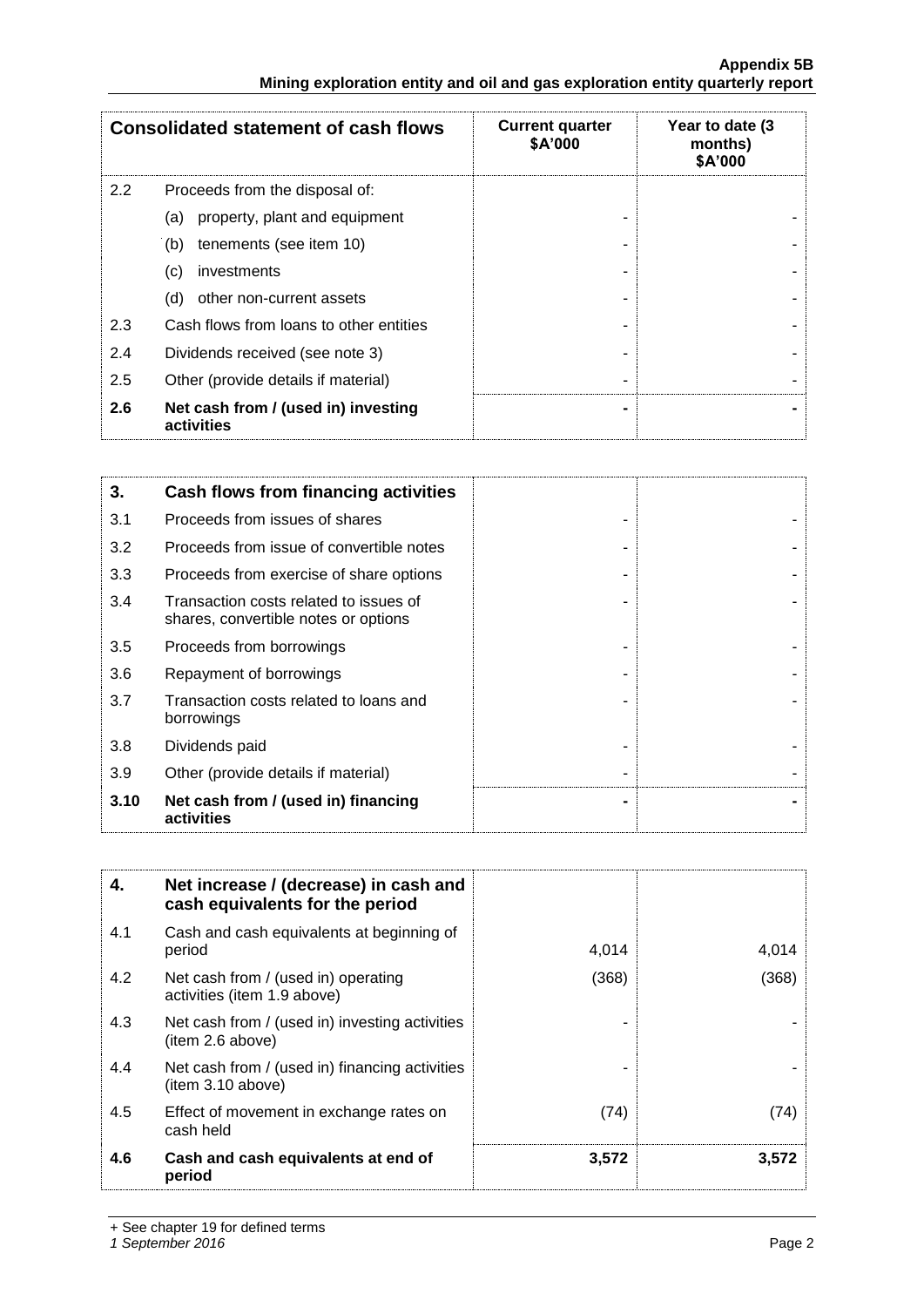| 5.  | Reconciliation of cash and cash<br>equivalents<br>at the end of the quarter (as shown in the<br>consolidated statement of cash flows) to the<br>related items in the accounts | <b>Current quarter</b><br>\$A'000 | <b>Previous quarter</b><br>\$A'000 |
|-----|-------------------------------------------------------------------------------------------------------------------------------------------------------------------------------|-----------------------------------|------------------------------------|
| 5.1 | <b>Bank balances</b>                                                                                                                                                          | 3,362                             | 3,803                              |
| 5.2 | Call deposits                                                                                                                                                                 | 116                               | 117                                |
| 5.3 | <b>Bank overdrafts</b>                                                                                                                                                        |                                   |                                    |
| 5.4 | Other - Bank Guarantee                                                                                                                                                        | 94                                | 94                                 |
| 5.5 | Cash and cash equivalents at end of<br>quarter (should equal item 4.6 above)                                                                                                  | 3,572                             | 4,014                              |

| 6.                                                                                                                 | Payments to directors of the entity and their associates                          | <b>Current quarter</b><br><b>\$A'000</b> |  |
|--------------------------------------------------------------------------------------------------------------------|-----------------------------------------------------------------------------------|------------------------------------------|--|
| 6.1                                                                                                                | Aggregate amount of payments to these parties included in item 1.2                | 116                                      |  |
| 6.2                                                                                                                | Aggregate amount of cash flow from loans to these parties included<br>in item 2.3 |                                          |  |
| 6.3<br>Include below any explanation necessary to understand the transactions included in<br>items $6.1$ and $6.2$ |                                                                                   |                                          |  |
| Director's fees and salaries paid to directors during the September 2016 quarter.                                  |                                                                                   |                                          |  |

#### **7. Payments to related entities of the entity and their associates**

- 7.1 Aggregate amount of payments to these parties included in item 1.2
- 7.2 Aggregate amount of cash flow from loans to these parties included in item 2.3
- 7.3 Include below any explanation necessary to understand the transactions included in items 7.1 and 7.2

-

| <b>Current quarter</b><br>\$A'000 |
|-----------------------------------|
|                                   |
|                                   |
|                                   |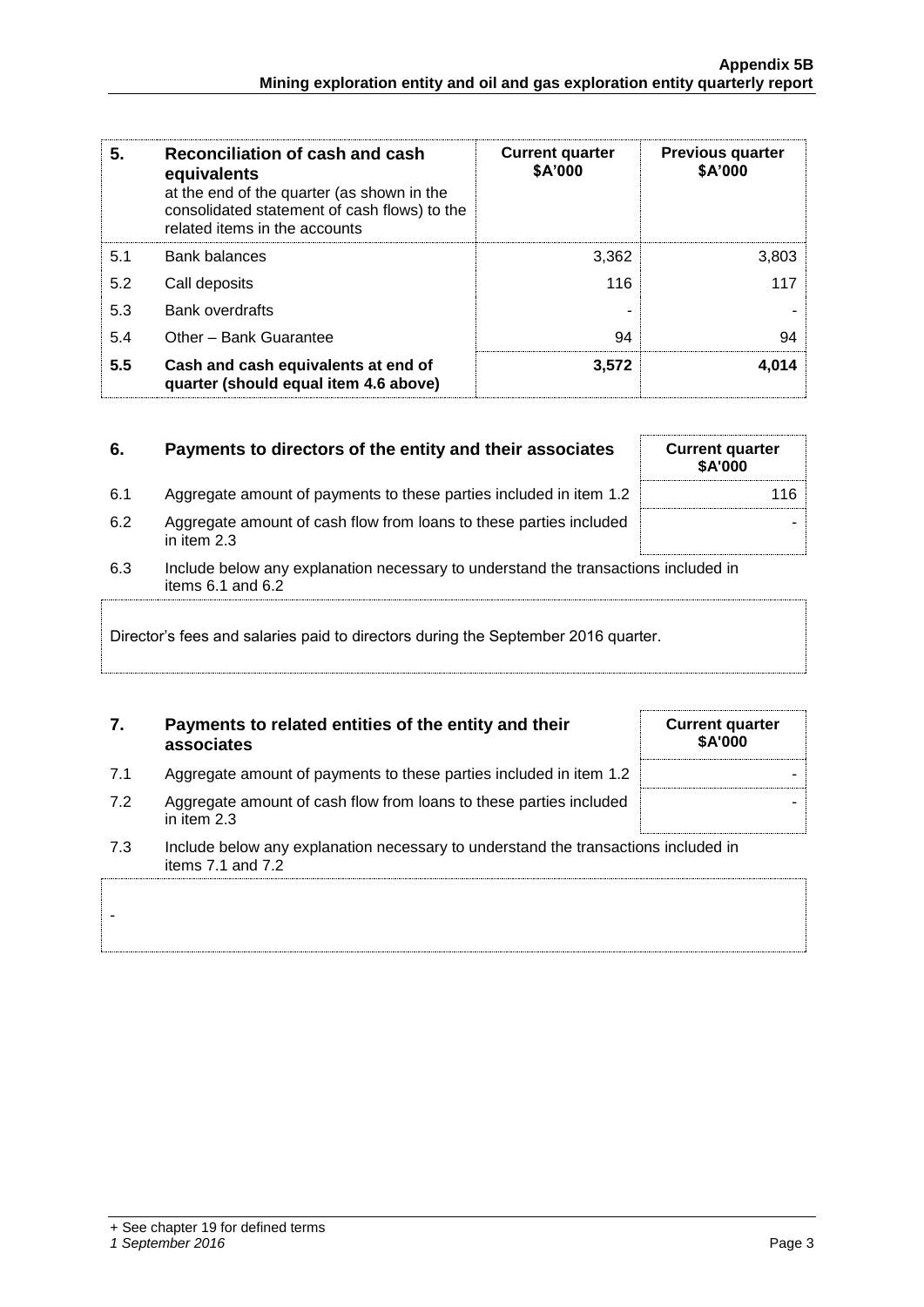| 8.             | <b>Financing facilities available</b><br>Add notes as necessary for an<br>understanding of the position | <b>Total facility amount</b><br>at quarter end<br>\$A'000 | Amount drawn at<br>quarter end<br>\$A'000 |
|----------------|---------------------------------------------------------------------------------------------------------|-----------------------------------------------------------|-------------------------------------------|
| -8.1           | Loan facilities                                                                                         |                                                           |                                           |
| 8.2            | Credit standby arrangements                                                                             | -                                                         |                                           |
| 8.3            | Other (please specify)                                                                                  |                                                           |                                           |
| O <sub>A</sub> | lnolude helew a deception of coah foolity above including the lender, interest rate and                 |                                                           |                                           |

8.4 Include below a description of each facility above, including the lender, interest rate and whether it is secured or unsecured. If any additional facilities have been entered into or are proposed to be entered into after quarter end, include details of those facilities as well.

| 9.  | <b>Estimated cash outflows for next quarter</b> | \$A'000 |
|-----|-------------------------------------------------|---------|
| 9.1 | Exploration and evaluation                      | 50      |
| 9.2 | Development                                     |         |
| 9.3 | Production                                      |         |
| 9.4 | Staff costs                                     | 200     |
| 9.5 | Administration and corporate costs              | 150     |
| 9.6 | Other (provide details if material)             |         |
| 9.7 | <b>Total estimated cash outflows</b>            |         |

| 10.  | <b>Changes in</b><br>tenements<br>(items $2.1(b)$ and<br>$2.2(b)$ above)                          | <b>Tenement</b><br>reference<br>and<br><b>location</b> | <b>Nature of interest</b> | Interest at<br>beginning<br>of quarter | <b>Interest</b><br>at end of<br>quarter |
|------|---------------------------------------------------------------------------------------------------|--------------------------------------------------------|---------------------------|----------------------------------------|-----------------------------------------|
| 10.1 | Interests in mining<br>tenements and<br>petroleum tenements<br>lapsed, relinquished<br>or reduced |                                                        |                           |                                        |                                         |
| 10.2 | Interests in mining<br>tenements and<br>petroleum tenements<br>acquired or increased              |                                                        |                           |                                        |                                         |

-